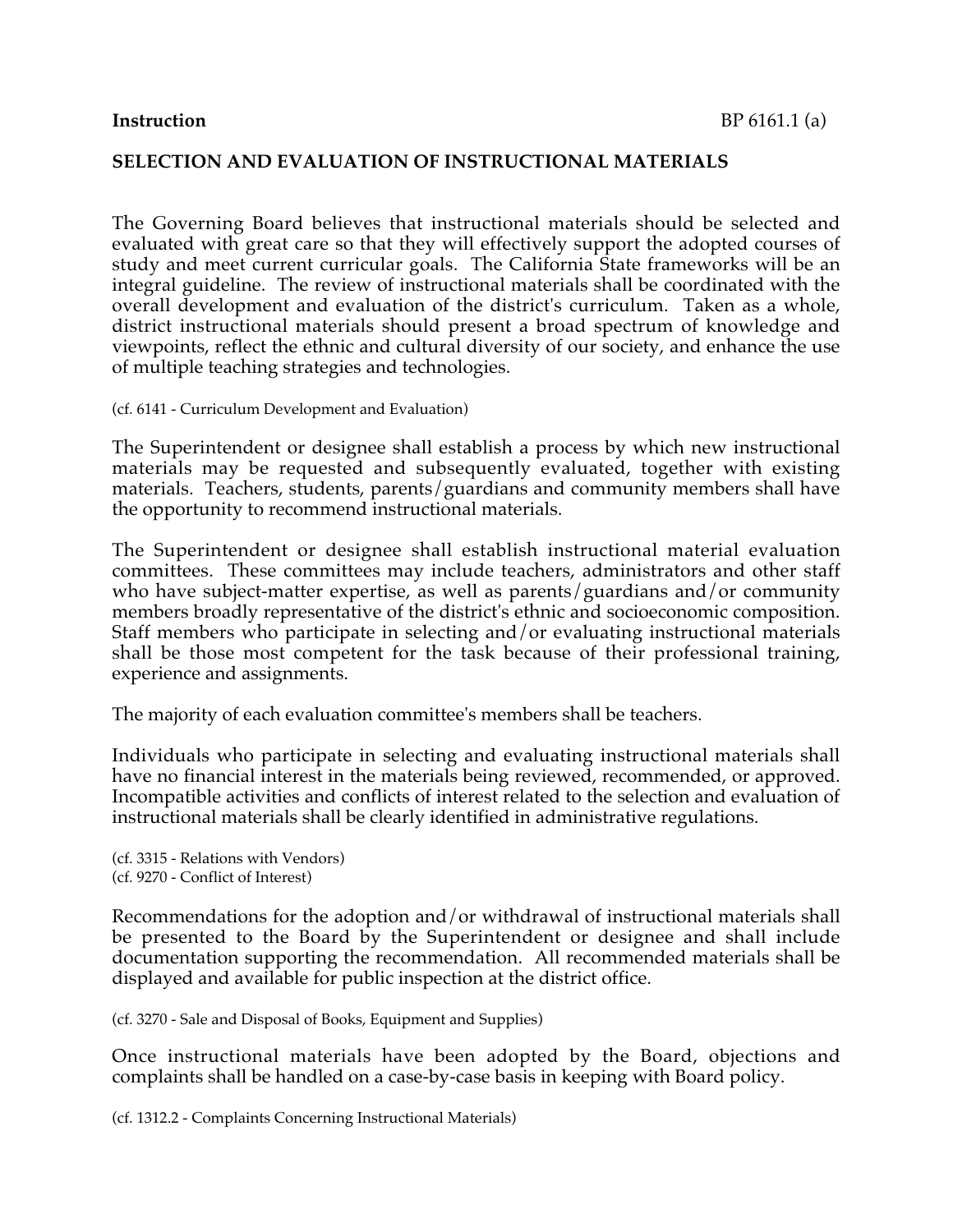## **SELECTION AND EVALUATION OF INSTRUCTIONAL MATERIALS** (continued)

#### Legal Reference:

EDUCATION CODE 1720-1723 Preparation of courses of study 35272 Education and athletic materials 44805 Enforcement of course of studies; use of textbooks, rules and regulations 51501 Subject matter reflecting on race, color, etc.. 60010-60028 Definitions 60040-60047 Instructional requirements and materials 60070-60076 Prohibited acts (re instructional materials) 60110-60111 Instructional materials on drug education] 60200-60206 Elementary school materials 60260-60264 Local ordering procedures 60400-60414 High school textbooks

#### Management Resources:

PROGRAM ADVISORY 1002.90 Selection of Instructional Materials, CIL: 90/91-02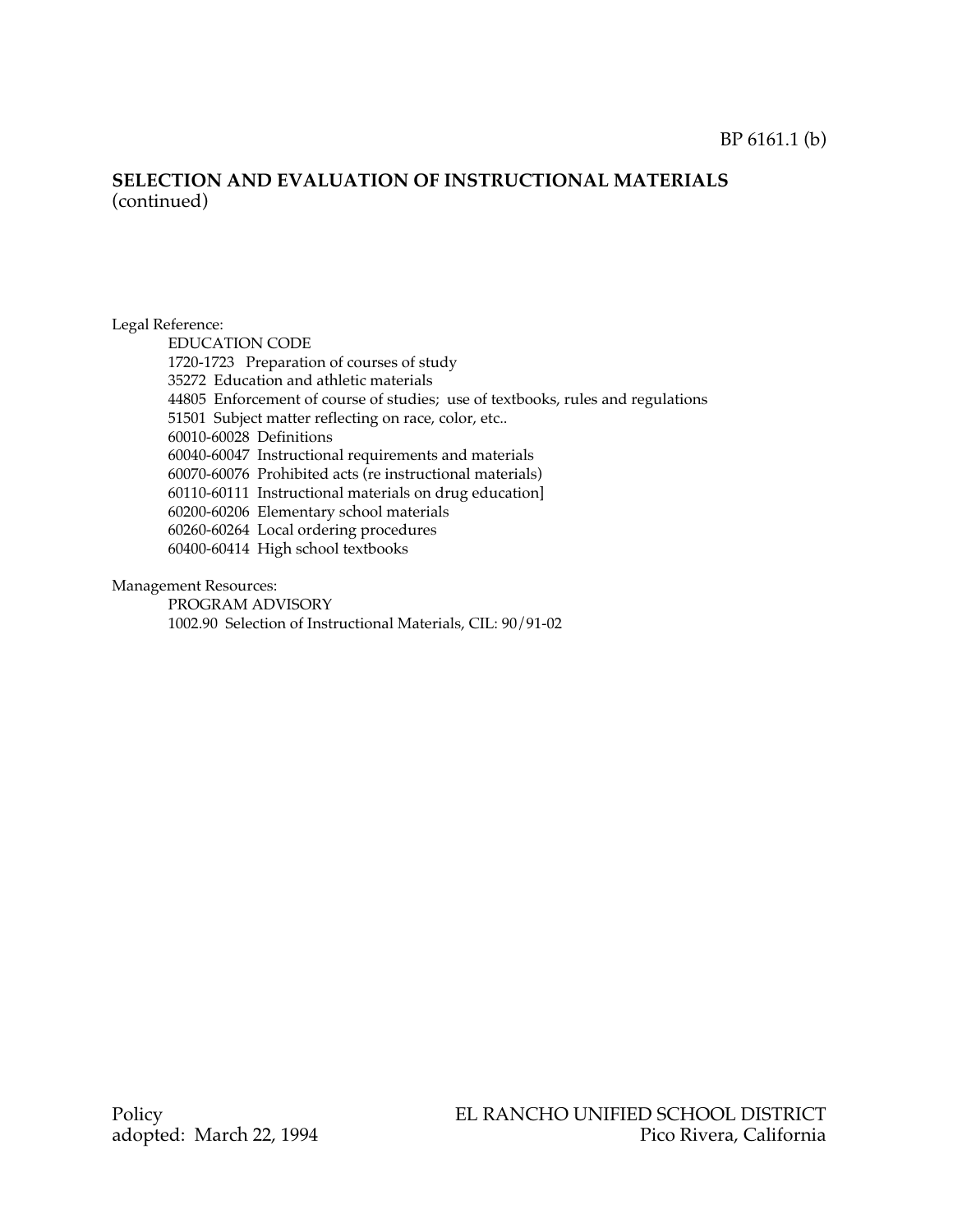# **SELECTION AND EVALUATION OF INSTRUCTIONAL MATERIALS**

# **General Criteria for Selection and Evaluation**

Selection and evaluation committees shall assess the educational suitability of instructional materials according to the following criteria:

- 1. Relationship to the adopted courses of study and current curricular goals.
- 2. Contribution to a comprehensive, balanced curriculum.
- 3. Reliable quality of scholarship as evidenced by:
	- a. Accurate, up-to-date and well-documented information.
	- b. Objective presentation of diverse viewpoints.
	- c. Clear, concise writing and appropriate vocabulary.
	- d. Thorough treatment of subject.
- 4. Fair and balanced portrayal of people with regard to race, creed, color, national origin, sex and handicap.
- 5. Provision a wide range of materials on all levels of difficulty, with appeal to students of varied interests, abilities and maturity levels.
- 6. Inclusion of materials which stimulate discussion of contemporary issues and improve students' thinking and decision-making skills.
- 7. Contribution to the proper articulation of instruction through grade levels.
- 8. Quality and durability of paper, binding etc.
- 9. Availability of corresponding versions in languages other than English.
- 10. Availability and quality of corresponding teacher's guides.

Whenever possible, selection and evaluation committees should consider at least three different textbooks before recommending one for adoption.

Library books and reference materials do not require committee recommendation or Board approval. The librarian at each school shall select these materials in consultation with the principal, department chairpersons and teachers.

(cf. 6163.1 - Libraries/Media Centers)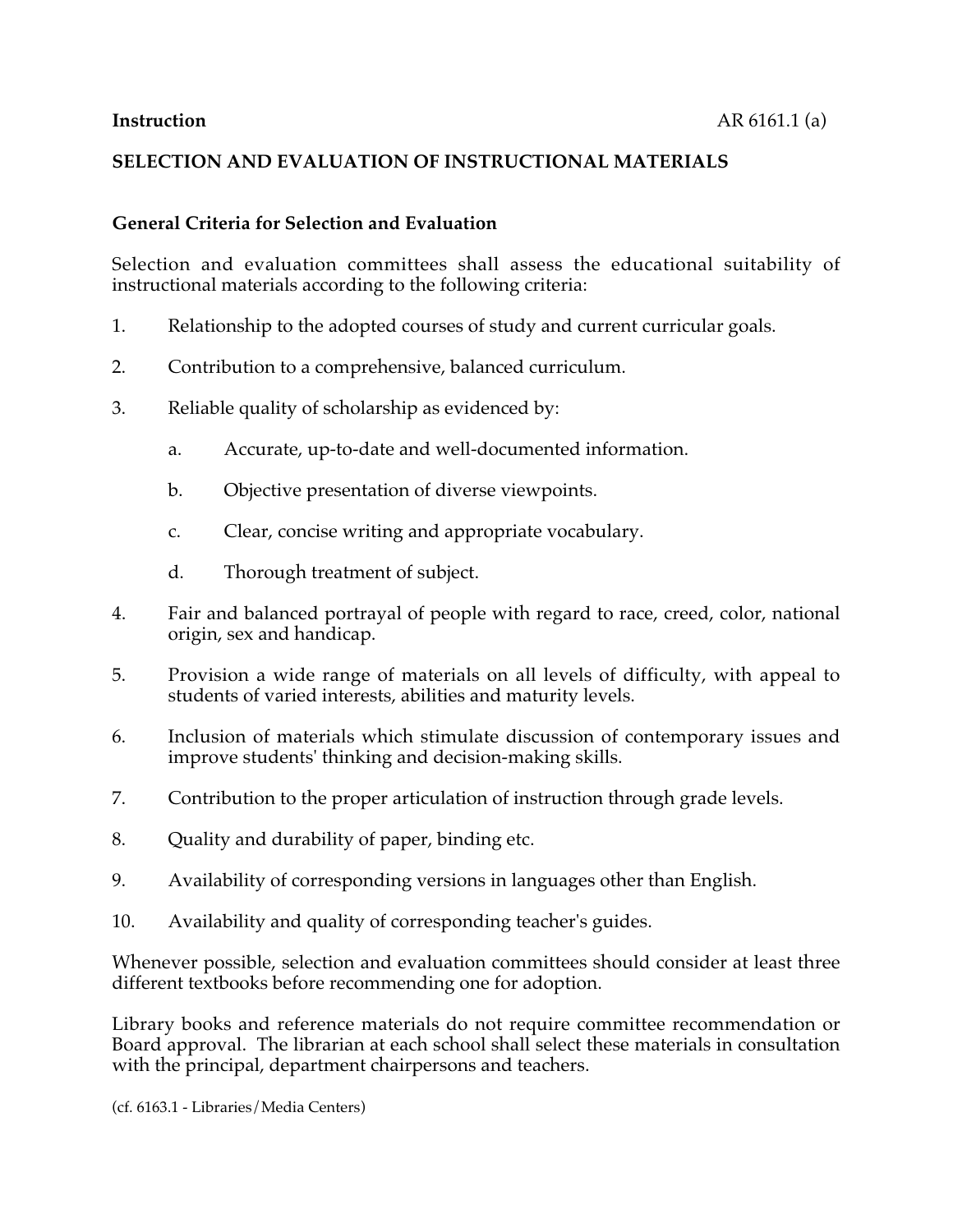# **SELECTION AND EVALUATION OF INSTRUCTIONAL MATERIALS** (continued)

# **Incompatible Activities**

To ensure integrity and impartiality in the selection and evaluation of instructional materials, no Board member or professional staff member shall:

1. Accept any emolument, money or other valuable thing, or any inducement, to directly or indirectly introduce, recommend, vote for, or otherwise influence the adoption or purchase of any instructional material. (Education Code 60072)

Sample copies of instructional materials are excepted from this prohibition. (Education Code 60074)

2. Accept any gift, favor, entertainment or item of value from any person or entity that submits or is likely to submit instructional materials or related proposals to the district.

(cf. 3315 - Relations with Vendors)

#### **Conflict of Interest**

Evaluation committee members shall not:

- 1. Be employed by any person, firm or organization submitting instructional material to the district.
- 2. Have or negotiate a contractual relationship with any such person, firm or organization.
- 3. Receive any compensation from any such person, firm or organization or any of its subsidiaries or controlling entities.
- 4. Have an interest as a contributor, author, editor or consultant in any textbook or other instructional material submitted to the district.
- 5. Discuss any instructional material or related proposal which has been or is likely to be submitted to the district with the person, entity or representative submitting it, except in a meeting scheduled and authorized by the Board or by the committee studying instructional materials.

Individuals formerly employed as consultants on textbooks or other materials shall not be deemed to be financially interested in the selection or evaluation of instructional materials provided they:

1. Have not had a contractual relationship or received compensation for such consultant service for two years before serving on the committee, and